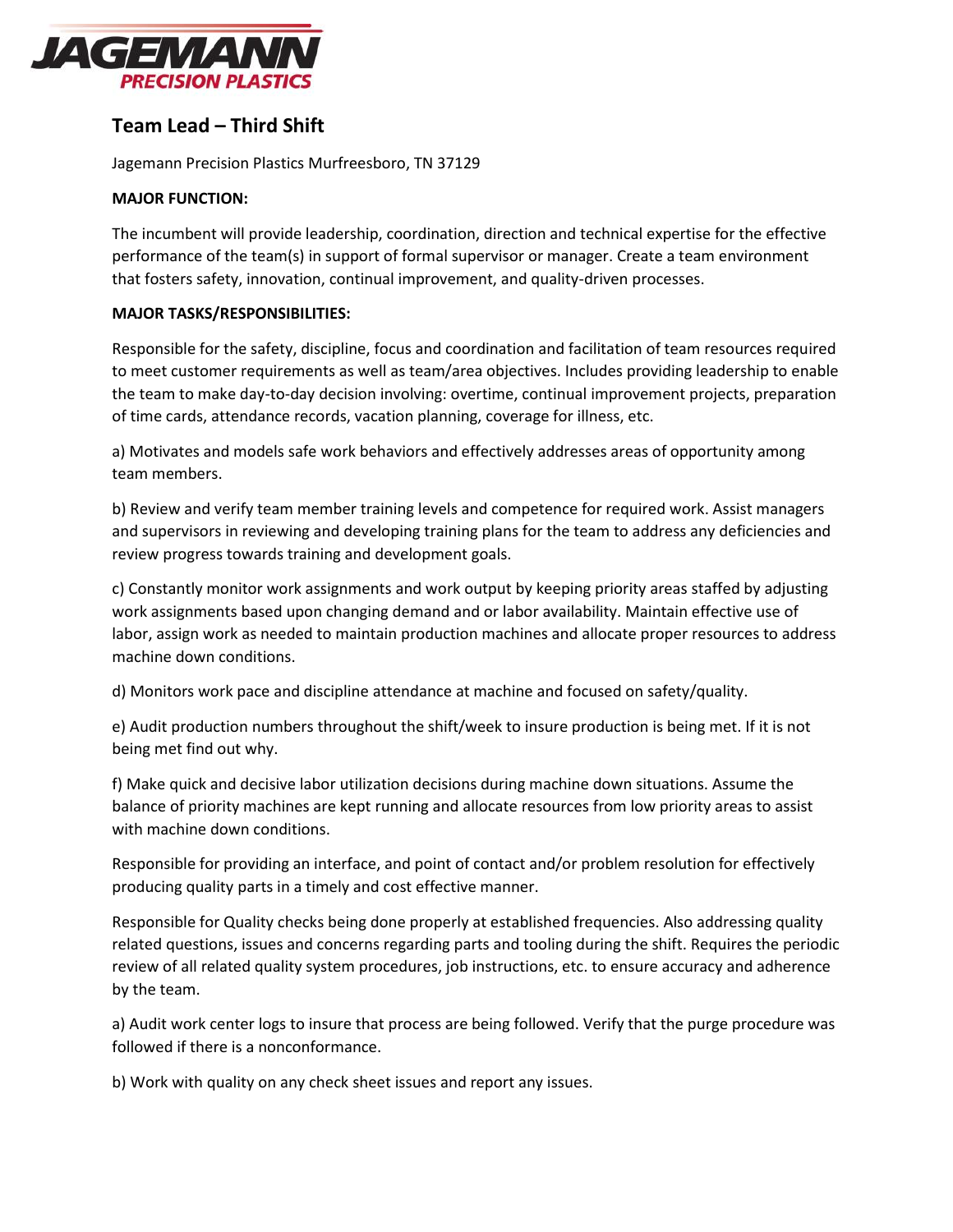

c) Audit shop screen in Plex and insure machines are in the correct status and check sheets are done on time.

d) Audit operators performing processes to insure they are performing tasks to standard.

Provide guidance, counseling and training to team members in order to improve performance and resolve problems/discrepancies.

Provide a work environment that encourages quality, initiative, innovation, continuous improvement, process ownership and team work.

a) Leads by example by running production equipment and filling in and realigning as needed throughout the shift.

Provide leadership to empower the team to properly care for all equipment used in the manufacturing process. Includes maintaining cleanliness, organization and efficiency of the team area.

a) Follow up with maintenance on any down equipment and check priorities of equipment.

b) Ensure Preventive Maintenance is being performed on time.

c) Check area supplies weekly, support and maintain 5S in the areas.

Responsible for assuring the accuracy and completeness of all documentation and data entry associated with the team's production process.

Performs all departmental functions as workload requires including fill-in for absent employees, producing emergency / prototype orders or to maintain throughput and flow during peak workload periods. Requires an in depth knowledge of all functions performed.

a) Insure there are enough supplemental staff employees to cover production (OBI, Secondary Opps, Fineblank)

b) Fill in for meetings when Managers are out of office.

Demonstrates the ability to effectively respond to unexpected developments during the manufacturing process while maintaining team morale and production schedules.

a) Area scheduling, look ahead at schedules, laying out and batching like jobs to minimize downtime or avoid extra setups.

b) Follow up on tooling/die sets in for repair and check priorities of tooling/die sets.

Provide input to managers and supervisors for the performance appraisal process. Help develop and implement personal improvement plans to ensure individual and team performance objectives are met. This may include any formal action required to correct performance or behavior related issues.

Other duties as assigned by supervisor for additional experience and/or training or refinement skills or in preparation for advancement.

Participates in JPP's Continual Improvement Process. Active member in the CI processes. Drive CI feedback and assist with implementation objectives of improvement ideas.